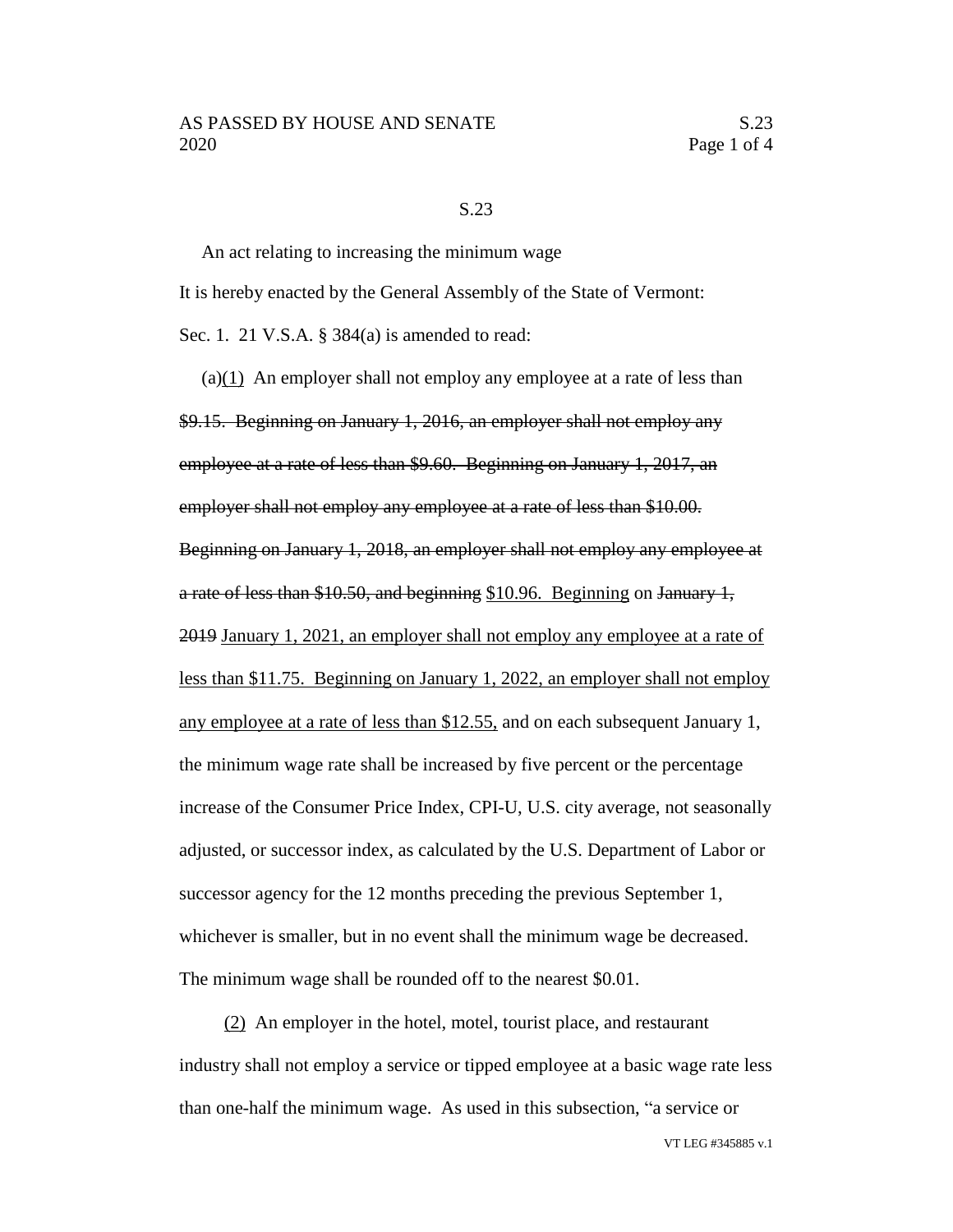tipped employee" means an employee of a hotel, motel, tourist place, or restaurant who customarily and regularly receives more than \$120.00 per month in tips for direct and personal customer service.

(3) If the minimum wage rate established by the U.S. government is greater than the rate established for Vermont for any year, the minimum wage rate for that year shall be the rate established by the U.S. government. Sec. 2. TIPPED AND STUDENT MINIMUM WAGE STUDY; REPORT

On or before January 15, 2021, the Office of Legislative Council and the Joint Fiscal Office shall submit a written report to the House Committee on General, Housing, and Military Affairs and the Senate Committee on Economic Development, Housing and General Affairs regarding the potential effects of altering or eliminating the basic wage rate for tipped employees in Vermont and of eliminating the subminimum wage for secondary school students during the school year. In particular, the report shall:

(1) for states that have eliminated their tipped minimum wage, examine available research and information regarding the impact on:

(A) jobs, prices, and the state economy; and

(B) the welfare of tipped workers, women, and working families with children;

(2) for states that have increased their tipped wage during the last 10 years, examine available research and information regarding the impact on: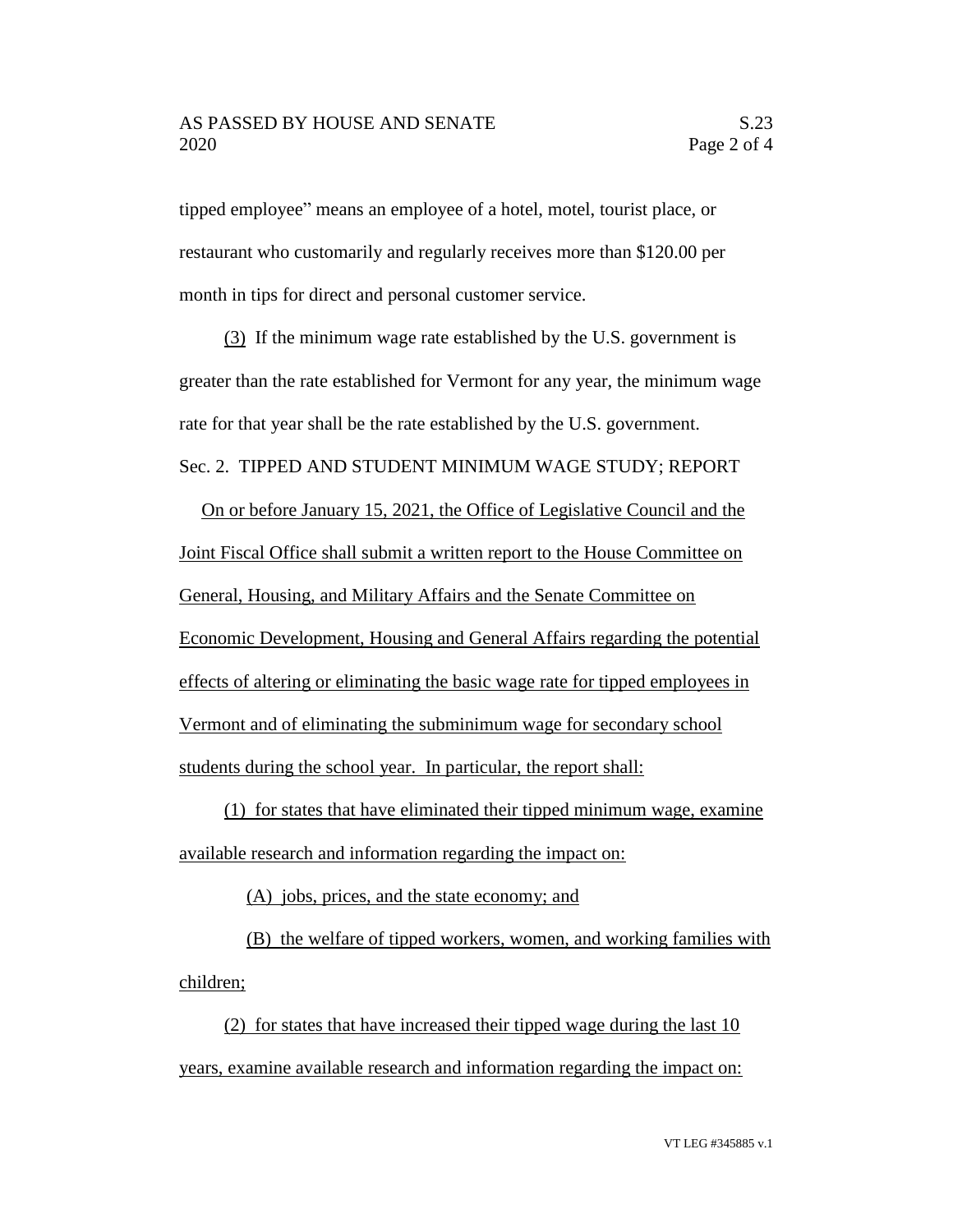(A) jobs, prices, and the state economy; and

(B) the welfare of tipped workers, women, and working families with children;

(3) for states that have decoupled their tipped wage from the standard minimum wage during the last 10 years, examine available research and

information regarding the impact on:

(A) jobs, prices, and the state economy; and

(B) the welfare of tipped workers, women, and working families with children;

(4) examine any available research and information regarding the

projected impact in Vermont of altering or eliminating the basic wage rate for tipped employees on:

(A) jobs, prices, and the State economy; and

(B) the welfare of tipped workers, women, and working families with children;

(5) for states that have eliminated a subminimum wage for secondary school students, examine available research and information regarding the impact on:

(A) jobs, prices, and the state economy; and

(B) the welfare of individuals under 22 years of age; and